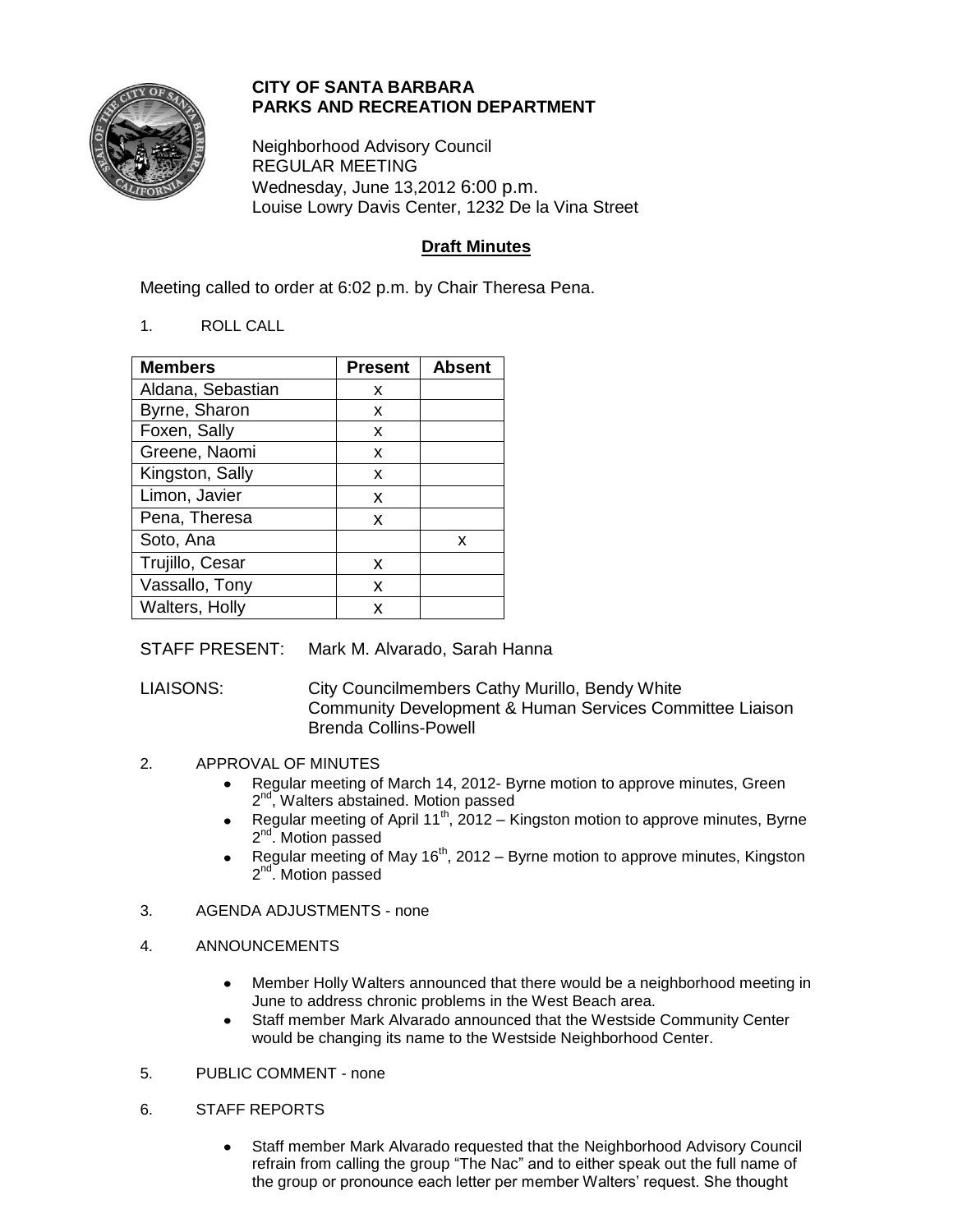that by pronouncing "The Nac" frequently was inappropriate and misrepresented the group because it reminded her of the 80's hit song "My Sharona" by the rock group The Knack.

#### 7. SUB-COMMITTEE REPORTS

- Youth Member Trujillo requested that the Youth Committee change its staff liaison from Pete Leyva to Susan Young. Staff approved the request.
- Member Trujillo reported that the Youth Sub-Committee heard a presentation from One Voice leader Jacki Inda. Ms Inda requested that the Neighborhood Advisory Council approve One Voice's effort to denounce the City's proposed Gang Injunction. Member Trujillo wondered why a request to have the item placed on the NAC June agenda for discussion and action was not granted. Staff member Alvarado stated that the item was not placed on the agenda due to City Council's prior approval of the Gang Injunction and because the item is currently in litigation.
- Member Aldana motion to have a special meeting to hear Ms. Inda's presentation. Member Limon  $2^{nd}$  stating that it would be good to hear the "other side of the issue". The motion was approved and the presentation would be announced for a later date.
- $\bullet$ Councilmember Murillo advised the group that City Council has already approved the Gang Injunction and that any action taken against the item would be "futile". She also cautioned the group not to venture into a policy decision that has no recourse within the purview of the Neighborhood Advisory Council.
- Neighborhood Health and Safety Member Aldana reported the following;
	- 1. That the sub-committee would like a staff update on RV's parking within neighborhood.
	- 2. Request the feasibility to establish neighborhood safety zones to reduce traffic speed along main arterials to 25 miles per hour.
	- 3. That the homeless issue persists on lower Milpas street and there is a need to explore a no smoking and drinking ordinance within the chronic areas such as bus stops.
- Outreach and Events Member Byrne reported that the events and outreach  $\bullet$ packets need to be completed for approval along with a banner. She also reported that the events calendar needs to be completed for approval.

Member Foxen resigned from the Outreach and Events Sub-Committee.

### 8. OLD BUSINESS

Potential Strategies for Supporting Neighborhood Property Management and Housing Codes – Staff member Alvarado spoke about a meeting with himself, Building Inspector/Plan Check Supervisor Larry Cassidy and Advisory Members Limon and Aldana to review and discuss how chronic neighborhood blight can be addressed through the current City ordinances. Staff member Alvarado discussed that there are a variety of neighbor to neighbor strategies that can be developed so that out of compliance property owners can be aware of potential fines. This is an ongoing issue that will require more discussions between the NAC Health and Safety Committee and Staff. Member Sally Foxen asked that the council be notified of such meetings so council members may attend.

#### 9. NEW BUSINESS

Nextdoor Neighborhood Website Presenters- Nina Johnson, Assistant to the City Administrator & Justine Fenwick, Nextdoor Senior City Strategist provided a